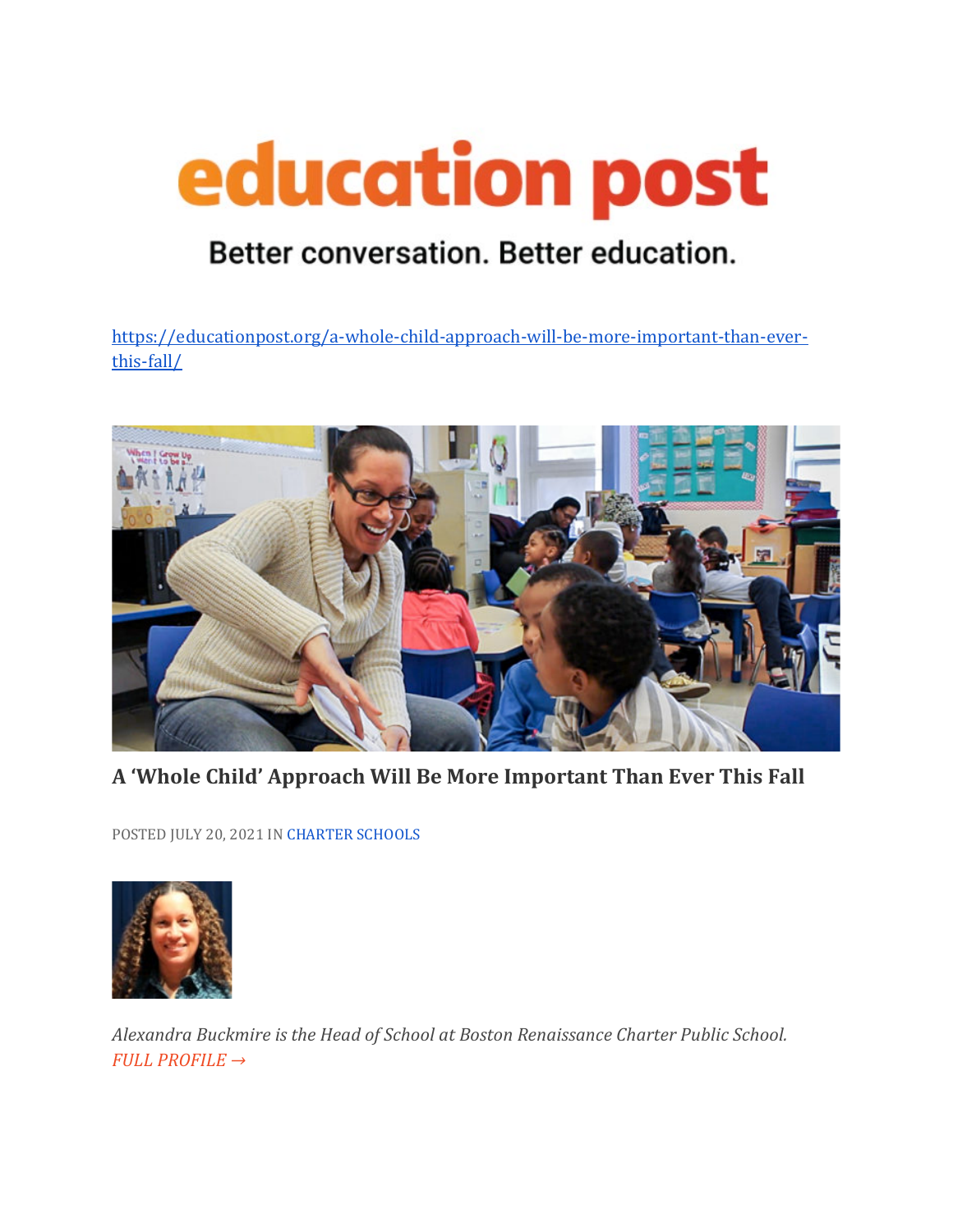With summer here and life as we remember emerges, the open doors and public gatherings herald a return to normal. When it comes to schools reopening in the fall, however, normal should not be the goal or even the expectation. Returning to in-person classrooms will be different for students because their experiences during the pandemic and their needs upon returning will vary greatly. Some students may have thrived academically in a remote setting, while others struggled in Zoom classes or may have dealt with difficulties at home like the COVID-related death of a family member, parental unemployment, and even limited access to food.

All students, without a doubt, have experienced an unprecedented level of disruption to their lives and routines. If we return to school with an exclusive focus on academic recovery without a strong foundation of social and emotional support, we risk further damage to their mental health and make a return to "normal" ever more elusive.

That's why it's been heartening to see so many educators across the country in almost unified agreement to prioritize social-emotional learning instead of doubling down on math, English and standardized tests. The truth is kids won't get back up to speed unless they feel relaxed, safe and connected to their friends and teachers as they return to the classroom. If they like being in school, are able to regulate their behavior and deal with stress, they will perform better academically. This is the very essence of a ["whole child"](https://learningpolicyinstitute.org/issue/whole-child-education)  [education—](https://learningpolicyinstitute.org/issue/whole-child-education)an approach that will be more important than ever this fall.

At Boston Renaissance Charter Public School (K-6), educating the whole child has been our raison d'etre since we opened our doors in 1995. Over the past two decades, we've found that when students' individual needs—socially, emotionally and academically—are accommodated, they not only become better learners, but also learners who l*ove* to learn. When we develop meaningful relationships with students and personalize their learning, we see each student getting the absolute most out of their educational experiences. It's never a one-size-fits-all approach and there are a lot of variables, but in general, we found that when students feel more positively, they simply do better.

Educating the whole child requires constant innovation, finding new ways to adapt, tailor, individualize and create learning experiences not just for each class but for each child. This approach makes us more attuned to the learning styles of each child. While our curriculum